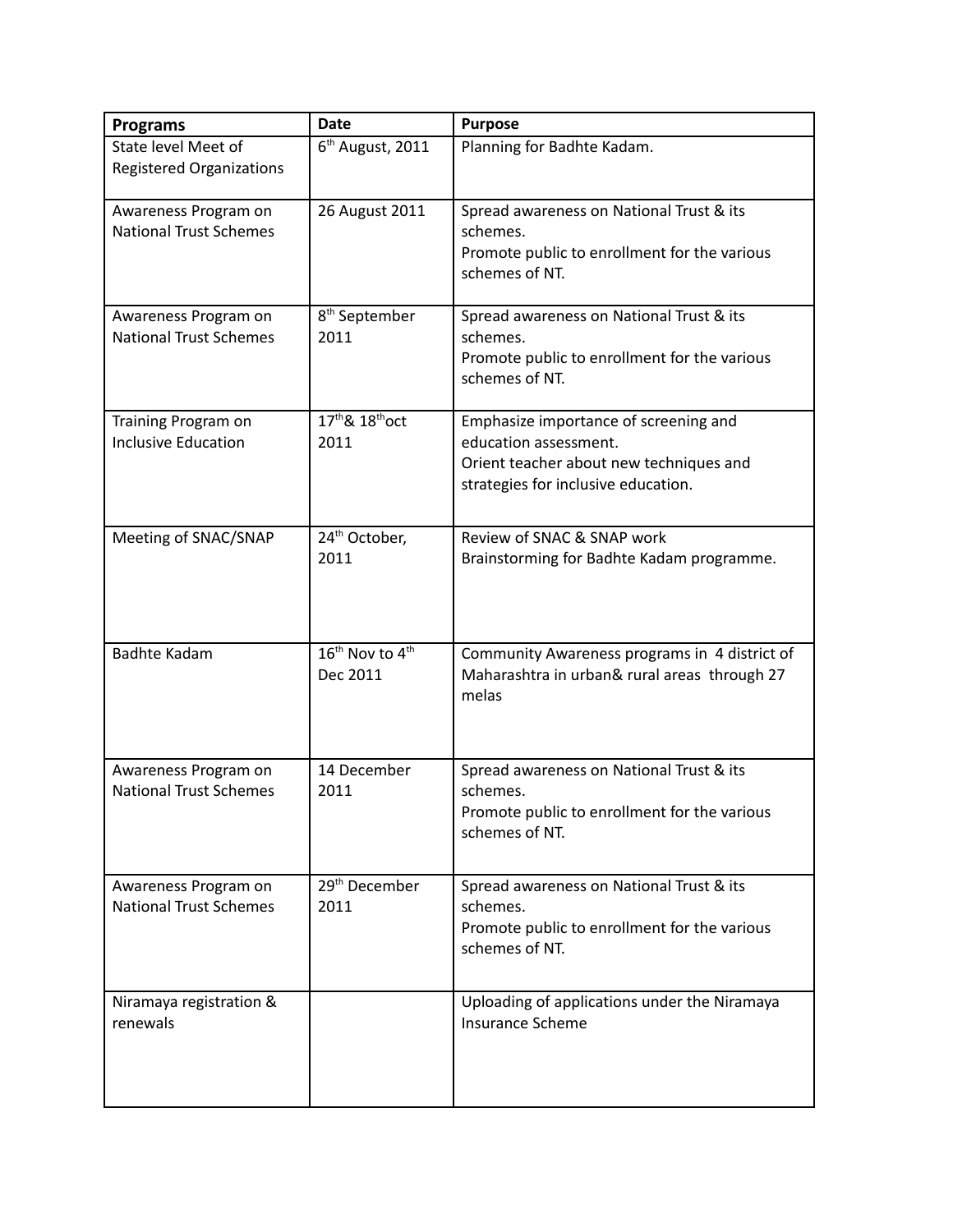| Awareness Program on<br><b>National Trust Schemes</b> | 10 <sup>th</sup> January 2012     | Spread awareness on National Trust & its<br>schemes.<br>Promote public to enrollment for the various<br>schemes of NT.                    |
|-------------------------------------------------------|-----------------------------------|-------------------------------------------------------------------------------------------------------------------------------------------|
| Awareness Program on<br><b>National Trust Schemes</b> | 31st January 2012                 | Spread awareness on National Trust & its<br>schemes.<br>Promote public to enrollment for the various<br>schemes of NT.                    |
| Awareness Program on<br><b>National Trust Schemes</b> | 14 <sup>th</sup> February<br>2012 | Spread awareness on National Trust & its<br>schemes.<br>Promote public to enrollment for the various<br>schemes of NT.                    |
| <b>ARUNIM</b>                                         | 18th & 22nd of<br>January 2012    | Participate and Support 'Artisans EXPO', an<br>exhibition organized by ARUNIM                                                             |
| <b>Newsletter Translation</b>                         |                                   | Translate Newsletter of National Trust in Marathi<br>language                                                                             |
| Awareness Program on<br><b>National Trust Schemes</b> | 31st January, 2012                | Spread awareness on National Trust & its<br>schemes.<br>Promote public to enrollment for the various<br>schemes of NT.                    |
| <b>SIRD Training Program</b>                          | 14 <sup>th</sup> march 2012       | Sensitize Panchayat leaders on disability as a<br>development issue and the importance of equal<br>participation and inclusion in society |
| Niramaya registration &<br>Renewals                   |                                   | Enrollment in the scheme<br>Distribution of the Niramaya card                                                                             |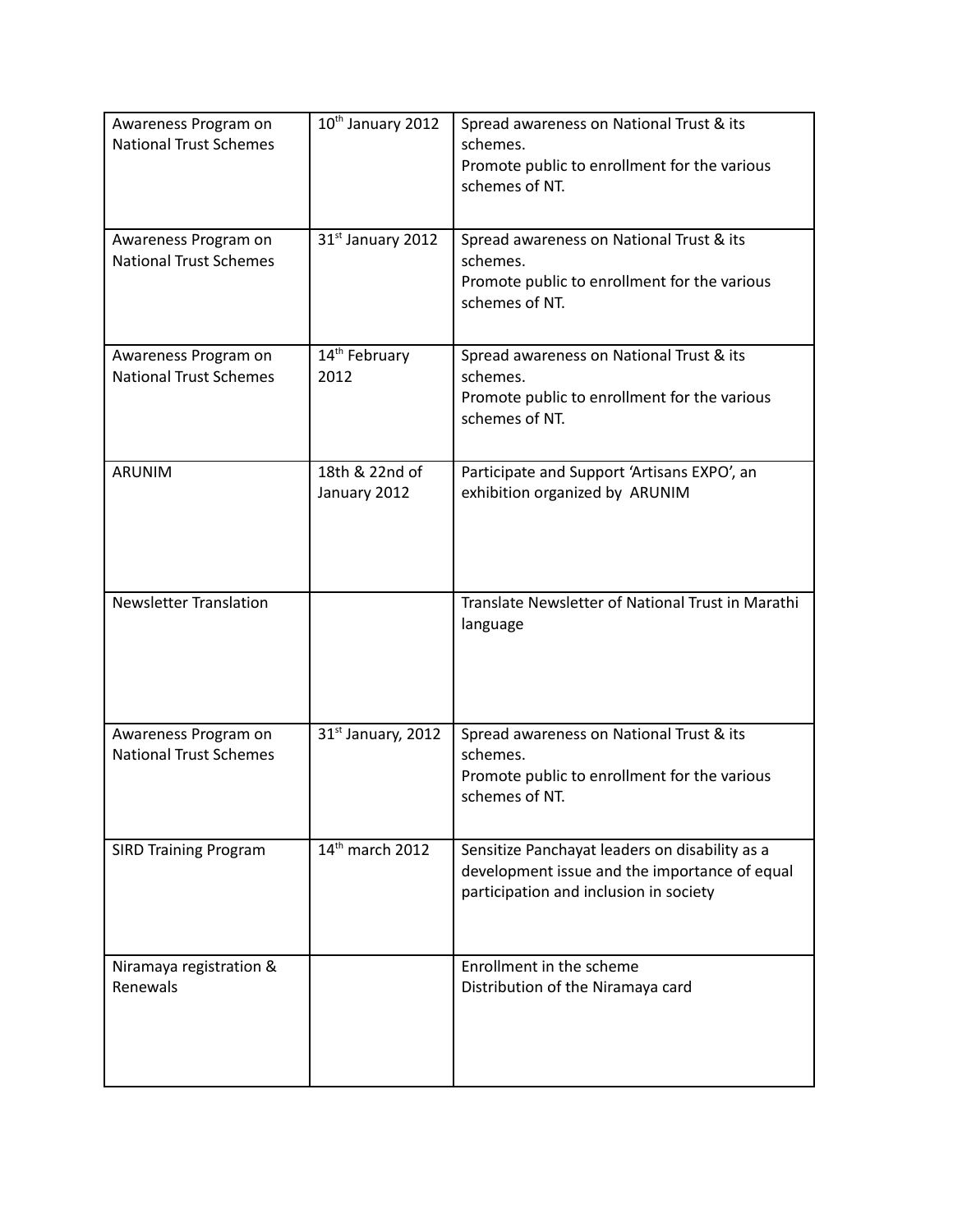| <b>World Autism Awareness</b><br>Day                            | $1st$ 2 <sup>nd</sup> April 2012                   | Create awareness about autism in public places                                                                                                |
|-----------------------------------------------------------------|----------------------------------------------------|-----------------------------------------------------------------------------------------------------------------------------------------------|
| <b>SIRD Training</b><br>Program                                 | 10 <sup>th</sup> April, 2012                       | Sensitize Panchayat leaders on disability as a<br>development issue and the importance of equal<br>participation and inclusion in society     |
| Disability Equity Zonal<br>Resource Trainers Program            | 17 <sup>th</sup> & 18 <sup>th</sup> April,<br>2012 | Provide training to LLC members                                                                                                               |
| <b>UNCRPD Workshop</b>                                          | 19th & 20st April,<br>2012                         | Discussed provision within the UNCRPD with<br>reference to what can be done in Maharashtra                                                    |
| Meeting with<br><b>LLCs</b>                                     | 20 <sup>th</sup> April, 2012                       | Discuss issues pertaining to legal guardianship                                                                                               |
| Meeting with<br>all registered<br>Organization of<br>the state, | 21st April 2012                                    | Discuss implementation of various schemes of<br><b>National Trust</b><br>Discuss problems faced by RO's & brainstorming<br>for its solutions. |
| Awareness Program on<br><b>National Trust Schemes</b>           | 20 <sup>th</sup> June 2012                         | Spread awareness on National Trust & its<br>schemes.<br>Promote public to enrollment for the various<br>schemes of NT.                        |
| Newsletters translation<br>distribution                         | 20 <sup>th</sup> June 2012                         | Creating awareness about National Trust<br>activities                                                                                         |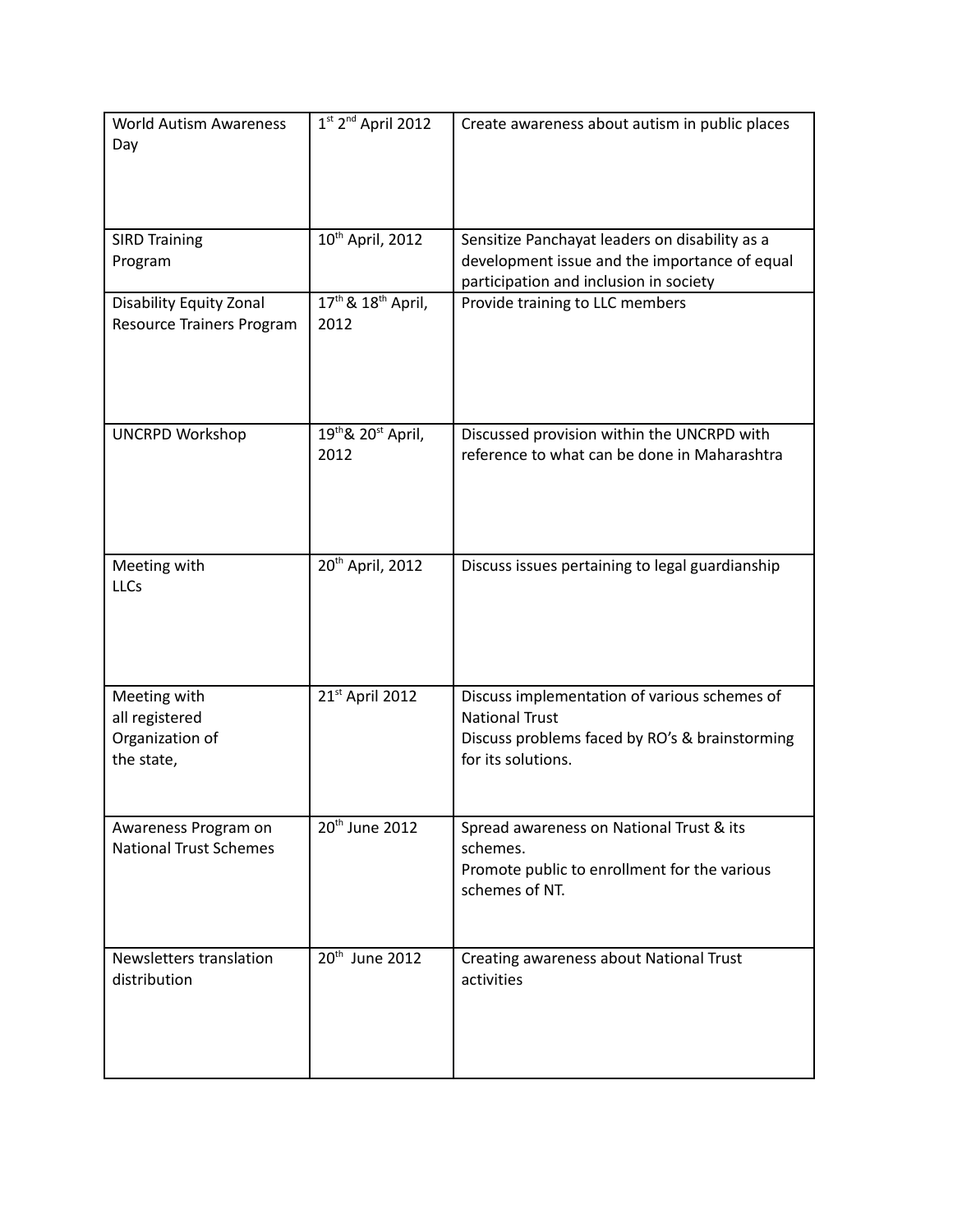| Awareness Program on<br><b>National Trust Schemes</b>           | 22 <sup>nd</sup> August 2012                           | Spread awareness on National Trust & its<br>schemes.<br>Promote public enrollment for the various<br>schemes of National Trust.                                            |
|-----------------------------------------------------------------|--------------------------------------------------------|----------------------------------------------------------------------------------------------------------------------------------------------------------------------------|
| Meet withregistered<br>Organization of<br>the state             | 12 <sup>th</sup> September<br>2012                     | Overview of the Badhte Kadam 2011 & discuss<br>innovative ideas for Badhte Kadam.                                                                                          |
| Meeting with<br>LLC meeting                                     | 10 <sup>th</sup> October 2012                          | Discuss role & responsibility of Local level<br>Committee.                                                                                                                 |
| Awareness Program on<br><b>National Trust Schemes</b>           | 17th October, 2012                                     | Spread awareness on National Trust & its<br>schemes.<br>Promote public to enrollment for the various<br>schemes of National Trust.                                         |
| <b>Badhte Kadam</b>                                             | $27th$ November –<br>07 <sup>th</sup> December<br>2012 | Community Awareness programs in 8 district of<br>Maharashtra in urban& rural areas through<br>public campaign                                                              |
| Inclusive Education &<br>Schemes for Persons with<br>Disability | 4 <sup>th</sup> January 2013                           | Orient teachers about new techniques and<br>strategies for inclusive education.<br>Discuss Role & responsibility of every stakeholder<br>for disability inclusive society. |
| Awareness Program on<br><b>National Trust Schemes</b>           | 18th January 2013                                      | Spread awareness on National Trust & its<br>schemes.<br>Promote public to enrollment for the various<br>schemes of National Trust.                                         |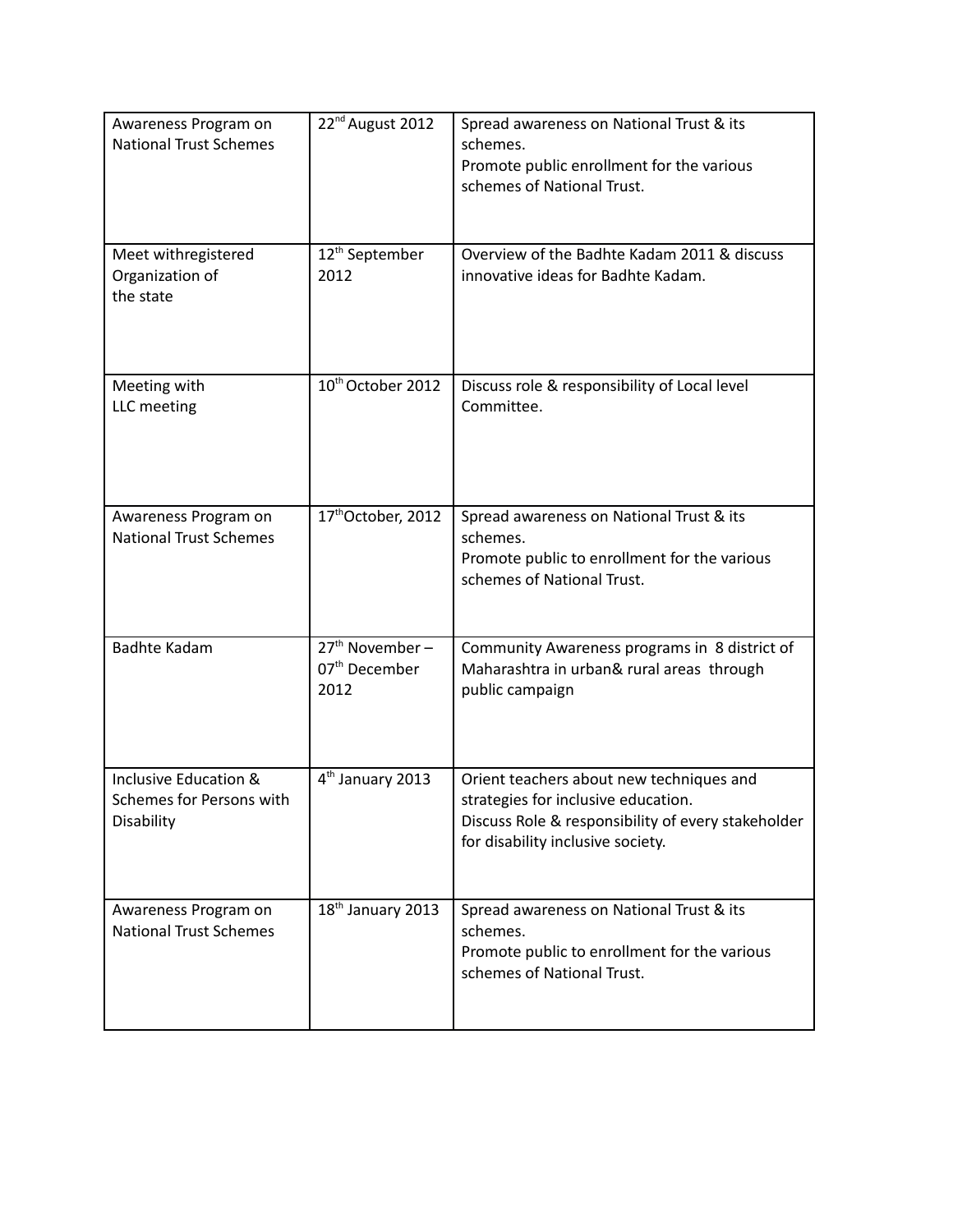| Meeting with<br><b>LLC</b>                                      | 24 <sup>th</sup> Jan 2013 | Discussion on status of legal guardianship<br>certificates                                                                                                                                     |
|-----------------------------------------------------------------|---------------------------|------------------------------------------------------------------------------------------------------------------------------------------------------------------------------------------------|
| Meeting with<br><b>LLC</b>                                      | 5 <sup>th</sup> Feb 2013  | Discuss role & importance of Local Level<br>Committee in Disability sector.                                                                                                                    |
| Awareness Program on<br><b>National Trust Schemes</b>           | 07th Feb 2013             | Spread awareness on National Trust & its<br>schemes.<br>Promote public to enrollment for the various<br>schemes of National Trust.                                                             |
| <b>Staff Training about Self</b><br>Advocacy                    | 16 <sup>th</sup> Feb 2013 | Provide information and training to teachers on:<br>Concept of Self Advocacy.<br>Concept and role of Mentor<br>Concept of self- advocacy<br>٠<br>Skills needed by Mentor and Self<br>Advocate. |
| Inclusive Education &<br>Schemes for Persons with<br>Disability | $1st$ March 2013          | Provide information on the role & responsibility<br>of every stakeholder for disability inclusive<br>society.                                                                                  |
| Awareness Program on<br><b>National Trust Schemes</b>           | $1st$ March 2013          | Spread awareness on National Trust & its<br>schemes.<br>Promote enrollment for the various schemes of<br><b>National Trust</b>                                                                 |
| Niramaya registration &<br>Renewals                             |                           | Increase enrollment<br>Provide assistance to RO for increasing<br>enrollment in the Niramaya scheme                                                                                            |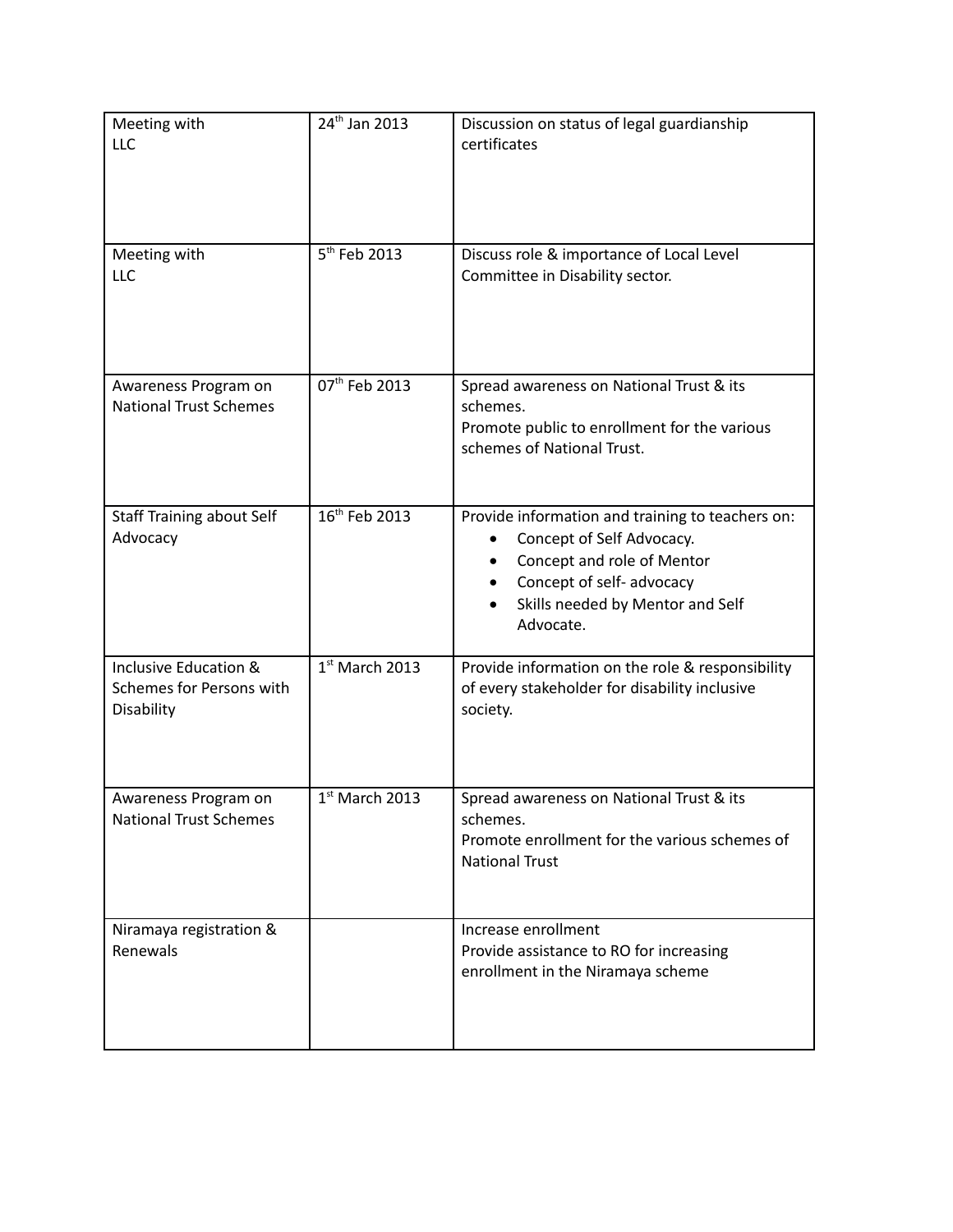| World Autism Day                                                | 2 <sup>nd</sup> April 2013 | Create community awareness about autism<br>through public campaign                                                                              |
|-----------------------------------------------------------------|----------------------------|-------------------------------------------------------------------------------------------------------------------------------------------------|
| Awareness Program on<br><b>National Trust Schemes</b>           | 17 June 2013               | Spread awareness on National Trust & its<br>schemes.<br>Promote enrollment for the various schemes of<br><b>National Trust.</b>                 |
| Awareness Program on<br><b>National Trust Schemes</b>           | <b>July 2013</b>           | Spread awareness on National Trust & its<br>schemes.<br>Promote public enrollment for the various<br>schemes of National Trust.                 |
| Meeting with<br>all registered<br>Organization of<br>the state, | 27 September<br>2013       | Review & planning of Badhte Kadam<br>and brainstorming on reaching the National Trust<br>schemes for BPL families with PWD                      |
| Awareness Program on<br><b>National Trust Schemes</b>           | 18 October 2013            | Spread awareness on National Trust & its<br>schemes.<br>Promote public enrollment for the various<br>schemes of National Trust.                 |
| <b>Badhte Kadam</b>                                             | 19 November-3<br>December  | Create community awareness in 8 district of<br>Maharashtra in urban& rural areas through 21<br>melas on various topics related with disability. |
| Early intervention: Focus<br>on Autism<br>(RBSK scheme)         | 27 November<br>2013        | Provide training on early intervention strategies<br>for children with autism to professionals                                                  |